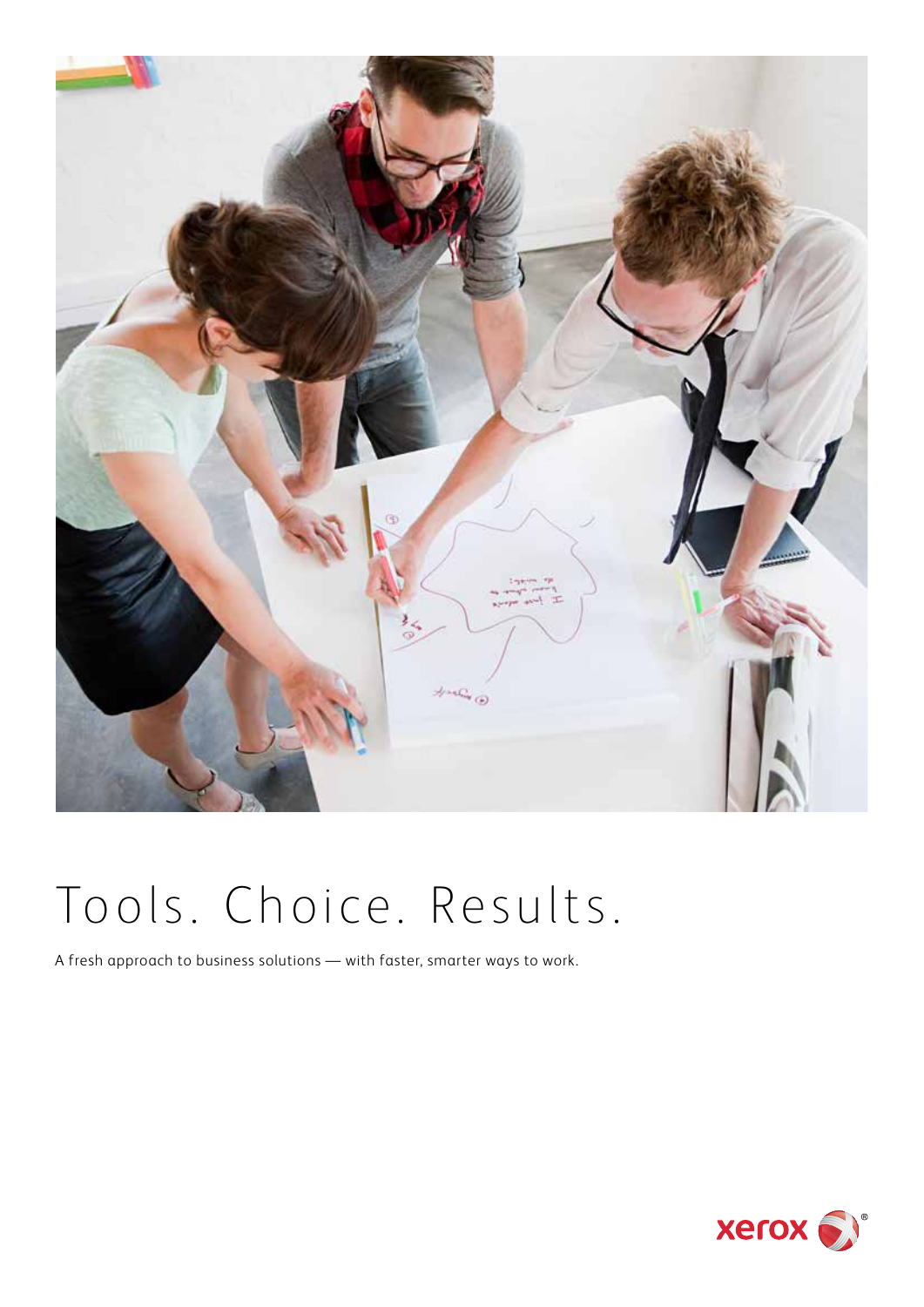# Tools

When there's a job to do, we reach for a tool. But while a single tool can be powerful, the right combination can mean the difference between surviving and thriving.

Technology innovation has always been the hallmark of Xerox, and it extends beyond our world-class printer portfolio to include production workflow solutions. Workflow delivers more productive and efficient print manufacturing processes, and can also deliver new services and capabilities for your business.

Xerox, XMPie, and over 140 partners combine to provide a unique, robust set of workflow offerings designed to solve your business challenges.



For every \$1 spent on print, \$3 are spent on non-print related activities that are required to produce a given document.

– InfoTrends

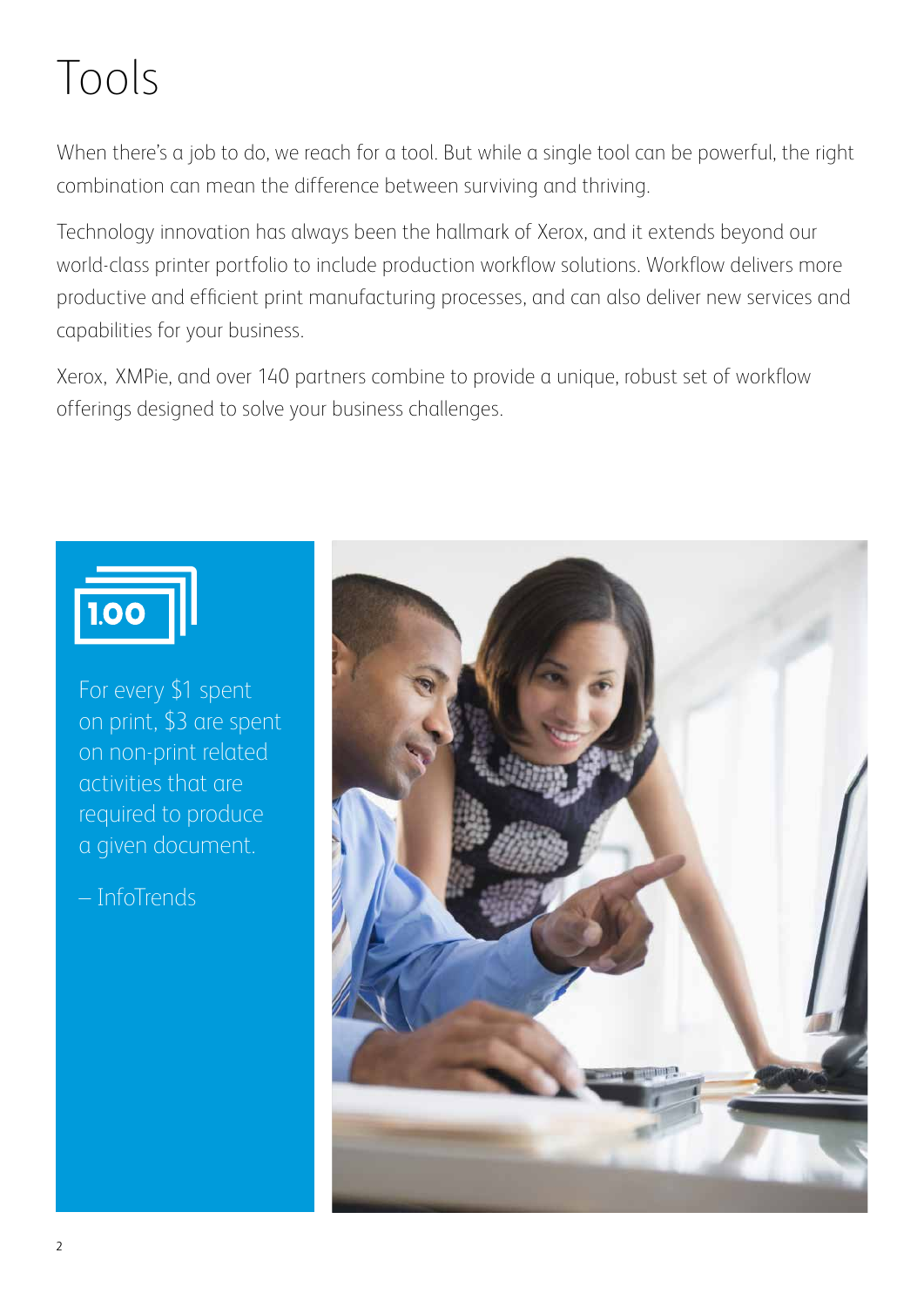# Choice

Today's business challenges are more diverse than ever. You may be looking to automate processes to increase efficiency, or maybe you are thinking about how to add new products, services, and applications to your operation. Whether it's cross media publishing, Web storefronts, or colour management, Xerox has a solution to help you reach your business goals.

And while there are many different solutions to choose from, you also have a choice regarding how those solutions are delivered to you: on-premises or in the Cloud.

#### **PRINTING HAS CHANGED.**

Customers are demanding more personalised marketing materials and quicker turnaround times which means shorter runs and hundreds of jobs a day instead of just a few. If you want to maintain profitability and a competitive edge you have to be able to productively process many more jobs than you used to.

To do that, you can add more staff and buy some more tools – essentially trying to overpower the problem. But that won't remedy a problem that is essentially a bottleneck.

Or you can use a solution from Xerox to remove those bottlenecks and let y our work *flow.*

#### **AUTOMATION CHANGES THE GAME.**

Automation has always helped us be more productive. From job submission to prepress to image quality, it can transform your business – allowing you to process the hundreds of digital print jobs that you need to succeed in today's demanding marketplace.

#### **AND THE CLOUD CHANGES THE GAME – AGAIN!**

For a long time, the workflow conversation has been limited to solutions that your business would have to install and maintain. For some, this represented a significant challenge given that software management might not be a core business competency. Now you have choices for how we can deliver the tools to help your business excel.

The Cloud lets you leave the heavy lifting to us. Our experts install, configure, and host your solution on our enterprise Cloud servers. You don't have to worry about having engineers or IT department resources available to your business. Workflow productivity improvements that may have been out of reach in the past are now just a click away.

The cloud is changing the way print works – for the better. The benefits of cloud-based workflow solutions may surprise you:

**80%** 

reduction IT costs

**47%** 

decrease in operating costs

**75%** 

increase in service availability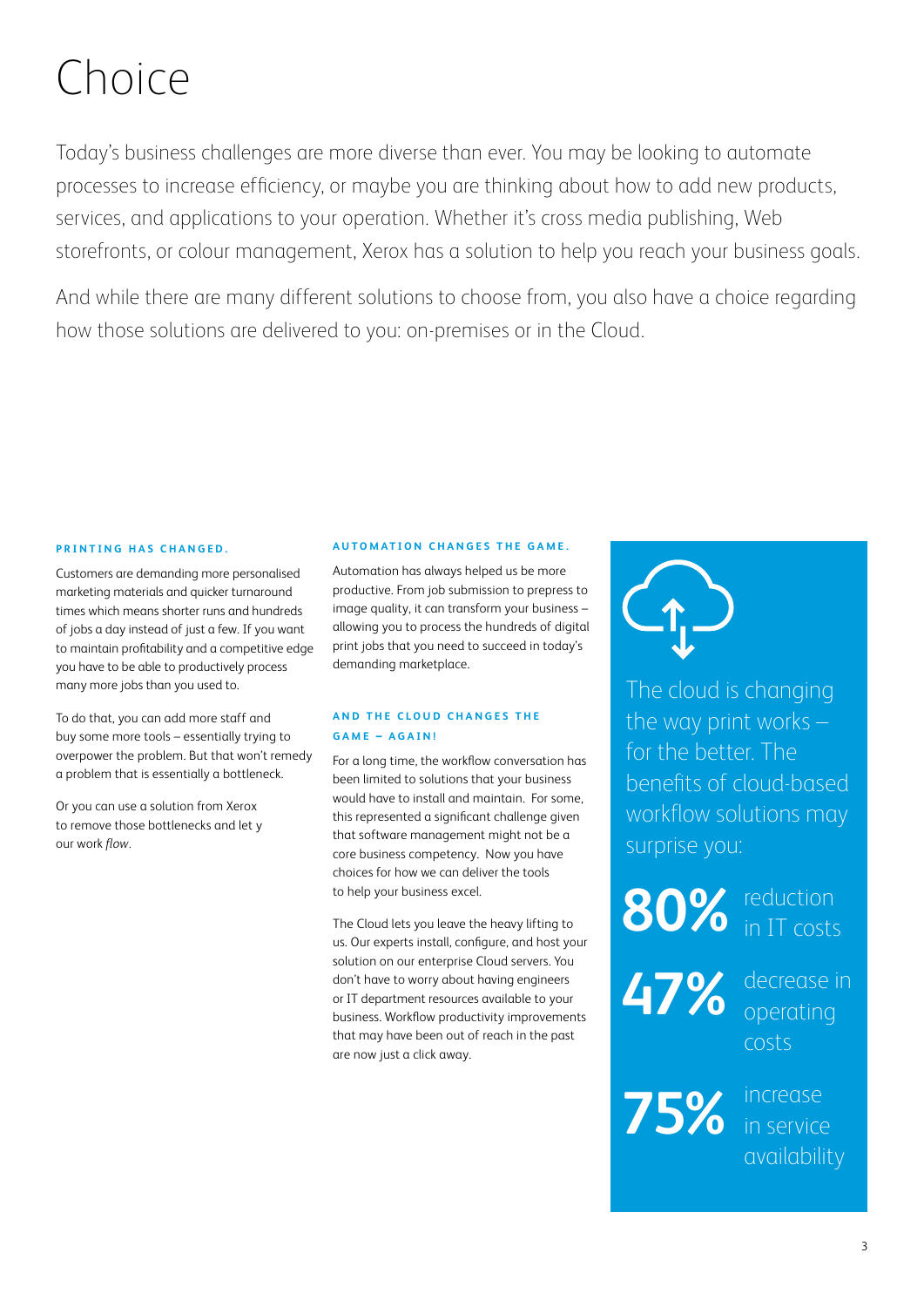# Results

### **What results are you after?**

We ask that question because the answer is never the same twice. There are elements of your answer and another print provider's that are the same, but the complete answer is as unique as your business and your plans for the future.

### **GROW REVENUE**

Growing more revenue is often a result of adding new services and capabilities. We know what you may be thinking: adding new capabilities is time consuming and expensive and requires a set of resources and skills you just don't have.

At Xerox, we understand your challenges and have enabled a set of capabilities that deliver maximum value so you can grow your customer base and revenue.



Web to Print allows you to offer customers a seamless online ordering experience through a browser-based online service portal, giving them the convenience to place and track a print job anytime from anywhere. Customers can even add personalisation, so you become a true partner in helping to make communications more relevant and impactful.



### Web to Print **Variable Data** Publishing

Use personalisation to create targeted, relevant touch points that drive positive responses and get desired results for your customers. Find innovative yet simple-to-implement ways to personalise your printed communications using Xerox® variable data publishing solutions.



Cross Media Communications

Delivering engaging communications across multiple channels including print, Web, mobile and video creates a more engaging and interactive experience for customers and gets messages noticed. Xerox® multi-channel communications solutions make it possible to simultaneously develop multi-touch and multichannel communications while adding rich media to increase value and impact.



We've never really had anyone answer 'no' to both growing revenue and reducing costs.

The only challenge is how and when to implement the right solution.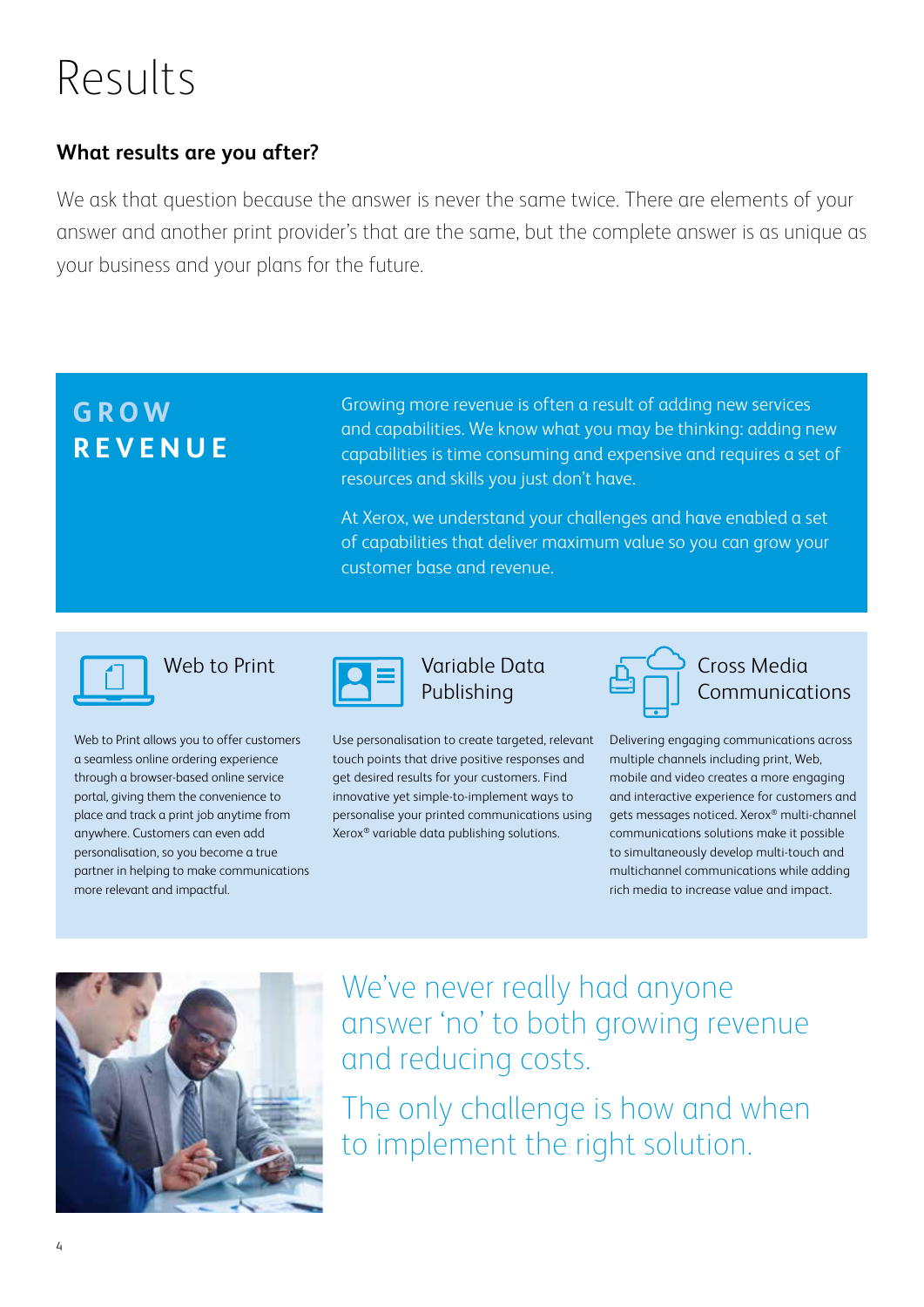Just as your answer is made up of distinct pieces that combine in a unique way, so is the workflow solution you get from Xerox. But it's even bigger than that. It's more than a workflow solution or a printing solution. Or a solution for brochures, signage, books and booklets, or direct mail. It's a business solution to the real challenges you face every day.

So let's start there.

### **R E D U C E O P E R AT I O N A L COSTS**

Every business wants to reduce their costs. Doing so improves just about everything else in your operation. But where do you find savings in an operation that is already probably extremely lean? In job submission? Processing? Printing? Finishing? How about all of them?

That is the power that Xerox® Workflow Solutions bring to your business – in a unique way, designed specifically to fit and improve your existing workflow.



Save time and money by automating labor-intensive prepress tasks. Basic imposition, tab programming, even simplified colour management can be handled with a touchless workflow, reducing risks of error, freeing resources and speeding jobs through your shop so you can meet ever shortening turnaround times and bring in more business.



### Prepress **7** Integrated **1** Colour Solutions

Increase the productivity of your print operation from end to end with integrated solutions from Xerox and our partners. These solutions give you the flexibility to run more types of jobs so you can offer an even broader array of solutions to your customers. Move your jobs flawlessly through your printers and add a professional finish, either inline or offline, for high-speed, high-quality, high-value output. Automated endto-end solutions save time and resources and reduce the opportunity for error that can slow your shop down.



## Management

Consistent, accurate, and repeatable colour you can depend on. These are just a few of the qualities your customers demand when it comes to colour printing. We make it easy for you meet each of these challenges with our expertise and colour management solutions. Inline, nearline and offline workflow options give you confidence you're producing the same colour every time and across devices.



Automating processes across your entire fleet to get jobs in and out of your shop is essential to productivity. And it can improve the quality of your output as well. With faster turnaround times and less room for error, you'll be able to bring in more work and grow your business.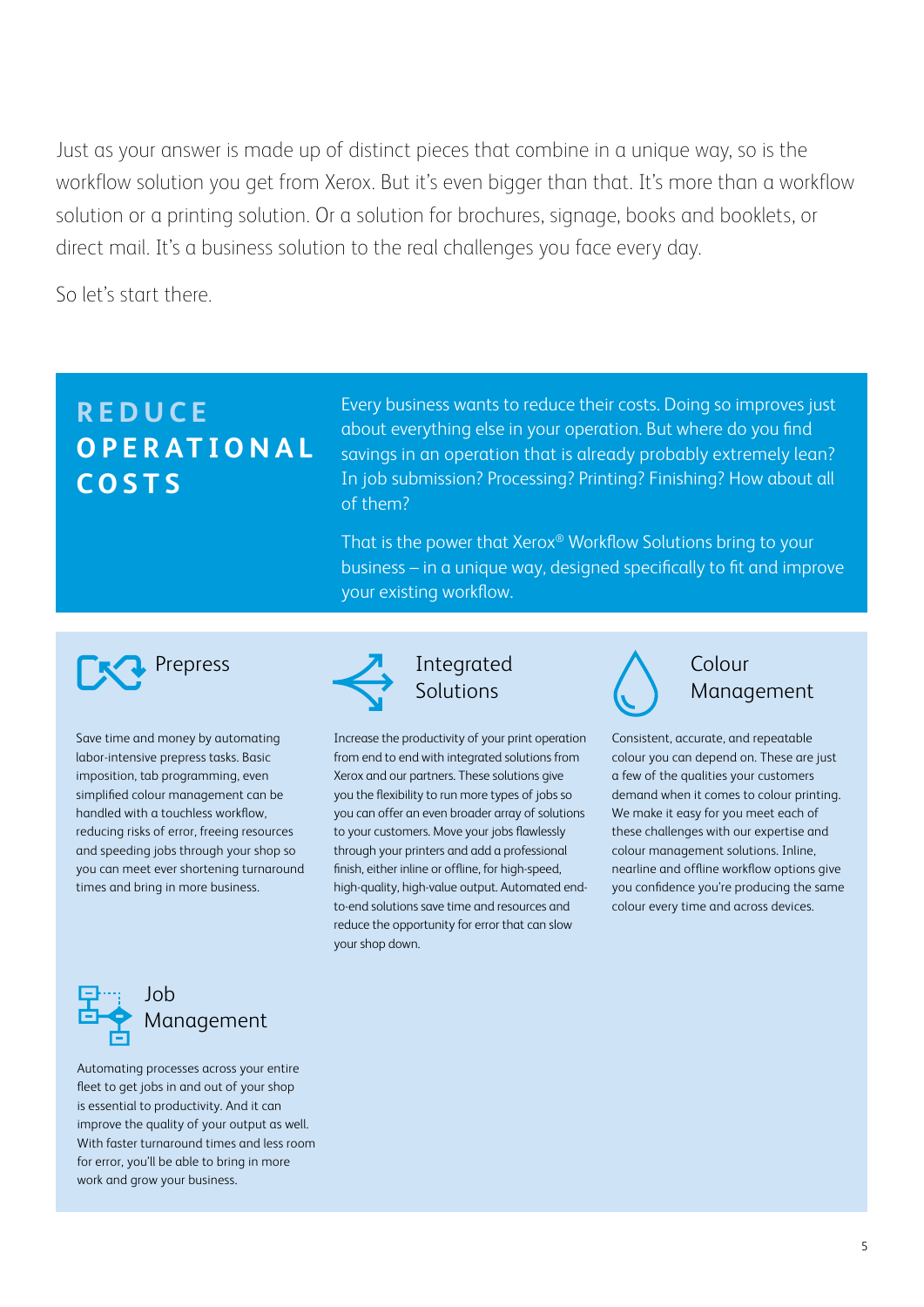# Here's how

Tools + Choice = Results. We've already discussed how each one, taken alone, is only part of the equation. Combining them provides the answer – an answer that's different for everyone. Let's take a deeper look at the solutions we offer to help grow your business.



#### **WEB TO PRINT**

You can accept jobs 24 hours a day from around the globe, without anyone minding the store. Jobs are digitised and ticketed, delivering a price and proofs to the customer before the job even touches the press because it's all automatic.

**XMPie® StoreFlow™** – Right out of the box, StoreFlow combines the proven technologies of XMPie® uStore® and XMPie® uProduce® technologies with Xerox® FreeFlow® Core automation to achieve a truly touchless workflow. Store visitors can upload their own documents (in PDF, Microsoft Word, or PowerPoint formats) and create jobs from a mix of uploaded documents, store-catalog items, and personalised documents. Jobs flow seamlessly and automatically get processed and sent into the production facility without an operator having to set them up in prepress, with FreeFlow Core enabled as part of StoreFlow.

#### **VARIABLE DATA PUBLISHING**

Your customer needs a full suite of materials for an upcoming fundraising campaign and gala event – everything from signage and personalised direct mail to tickets with fraud-resistant specialty imaging effects. Powerful, automated Xerox® solutions that align to different levels of personalisation enable them to create complex variable files at high speeds and in real-time.

**Xerox® FreeFlow® Variable Information Suite (VI)** – Personalised document production doesn't have to be complex, time-consuming or costly. The award winning Xerox® FreeFlow® Variable Information (VI) Suite delivers an incredibly fast personalised printing platform, reducing the time you spend on document design, file preparation, composition and output. The tools in the suite can be used alone or in combination to provide a complete Variable Data solution. Plus – you get the flexibility to choose the workflow that suits you best: Classic Xerox® VIPP® (Variable Information Production Printware) workflow or PDF and PDF/VT workflows.



#### **CROSS MEDIA COMMUNICATIONS**

Print is only part of the solution. Customers today are mobile. They are consuming content on their mobile devices and used to being communicated to in digital content.

**Xerox® FreeFlow® Digital Publisher** – In addition to offering printed editions, you can simultaneously create and distribute dynamic digital editions that include rich media – video, audio, live hyperlinks – without having to revamp IT infrastructure. All 7 different mobile platforms are created for an optimal experience on smart phones, tablets and Web browsers, and you can monitor and measure effectiveness with built-in analytics for continually improving performance.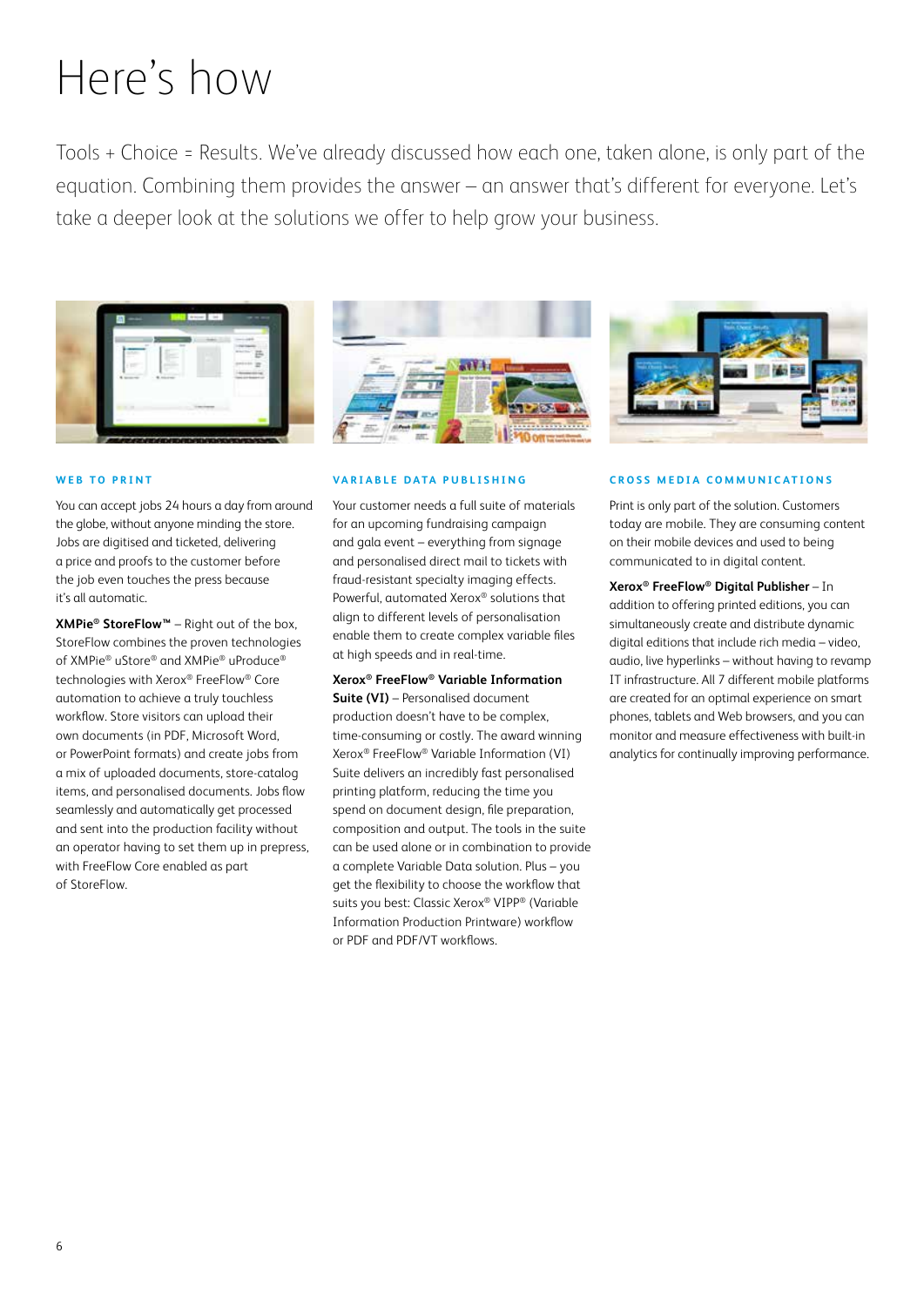Everyone would like their print operations to run smoother, whether you are a small print shop, a large enterprise organisation, or anywhere in between. Let's explore the workflow software that will help you get more done, more consistently.





#### **COLOUR MANAGEMENT**

Today's jobs mix text, graphics and photos across a range of media – and production locations. The ability to produce consistent high quality output is always the goal.

#### **Xerox® IntegratedPLUS Automated Color**

**Management** – Seamlessly deliver consistent colour print jobs quickly, productively, and with more accuracy than ever before – even across multiple printers and multiple locations. Combining inline printer colour management capabilities with remote Cloud-based colour management software means automated colour management just got a whole lot easier and a whole lot more accurate.

#### **J O B M A N A G E M E N T**

Getting the jobs is part of the battle. Processing them productively is different than it used to be. More jobs and shorter turnaround times require your job management workflow to be sound.

**Xerox® FreeFlow® Core** – Removes the timeconsuming task of setting up jobs in prepress, making decisions based upon pre-defined parameters to enable maximum throughput of jobs directly to production without manual intervention. This results in a huge cost savings. Use the intuitive drag-and-drop interface to build workflows that automatically complete common prepress tasks. Once the workflow is built, files can be submitted automatically without having to spend time preparing every job for print.



#### **END-TO-END AUTOMATED FINISHING**

Jobs of all different sizes with different finishing requirements, can account for a big percentage of your worth. The ability to quickly and easily print and finish multiple short runs can make the difference in winning new business.

#### **Xerox® IntegratedPLUS Finishing Solution** –

Produce more brochures, manuals, books, direct mail post cards and catalog jobs with reduced costs and faster turnarounds. With the Xerox® IntegratedPLUS Finishing Solution, the customer's job preparation and finishing setup is automatic.

#### **PREPRESS**

Printing the pages of a job is actually only one step of the process. Making sure that they are correct can take a tremendous amount of time and labor – adding to your turnaround time and to the cost of producing the job. Eliminating these time consuming tasks through automation allows you to produce more jobs in less time – thereby increasing profits.

**Xerox® FreeFlow® Core** – FreeFlow Core creates a truly touchless workflow that can automatically process thousands of incoming jobs every day. As a result, you can complete more jobs in less time, reduce costs, and assure consistent quality, print after print.

#### **Xerox® FreeFlow Makeready® Software** –

FreeFlow Makeready software streamlines your complex, labor-intensive make-ready operations with robust, sophisticated resources in a WYSIWYG environment.

## **Xerox® FreeFlow® Express to Print Software** –

FreeFlow Express to Print uses a simple, visual interface and predefined templates to simplify and automate prepress job preparation.